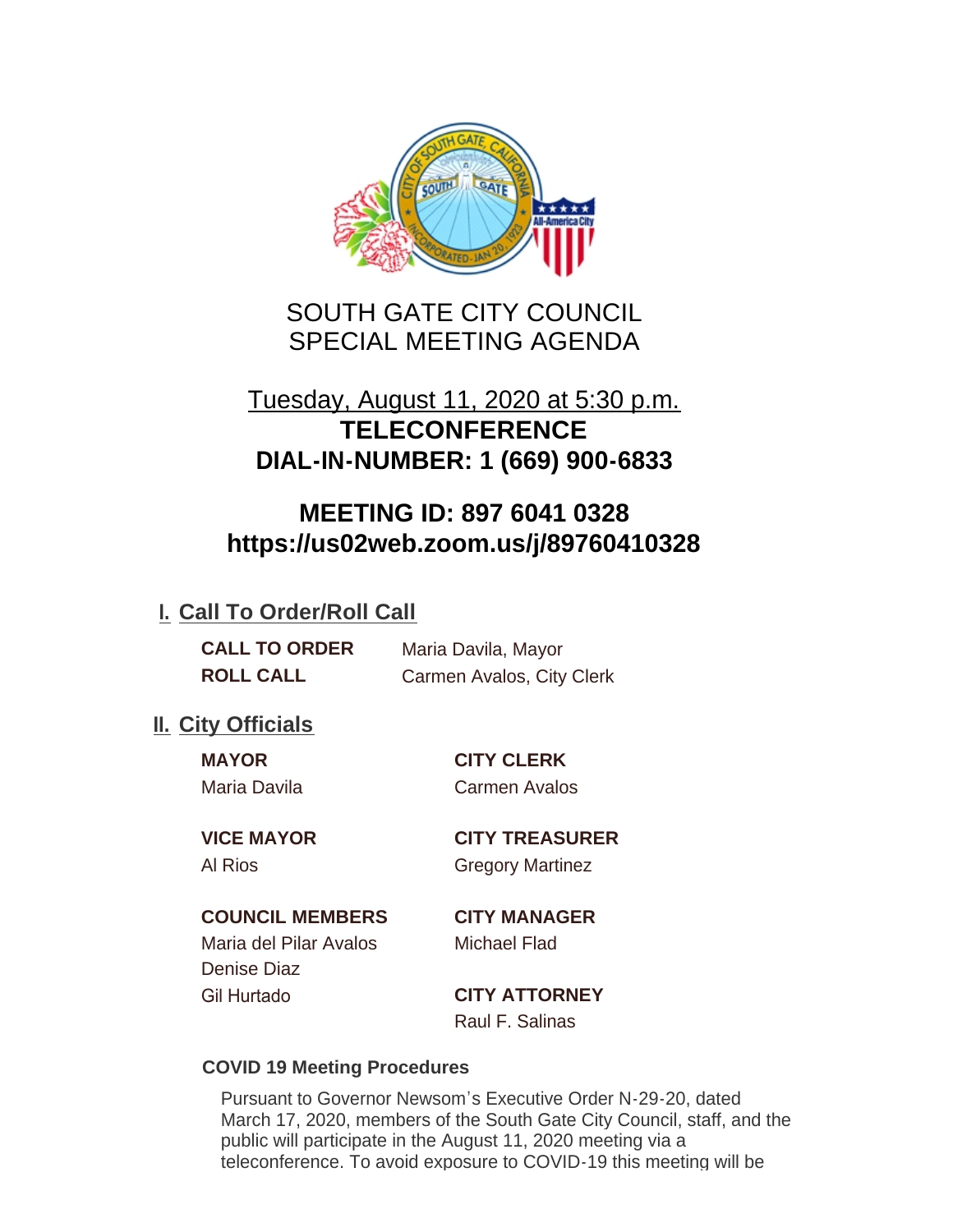teleconference. To avoid exposure to  $C$ held with City Council Members participating via teleconference by calling Dial-in-Number: 1 (669) 900-6833 and Meeting ID: 897 6041 0328 and https://us02web.zoom.us/j/89760410328

Additionally, you may submit your comments electronically by emailing the City Clerk at cavalos@sogate.org.

#### **Procedure for Participation:**

Any person wanting to participate may request to "speak" on an agenda item. Once acknowledged and authorized by the Mayor the person may speak. Alternatively, any person may submit comments on an item electronically by emailing cavalos@sogate.org. Submissions by email must be received 30 minutes prior to the posted start time of the meeting if emailing subject.

Subject line should read: **COMMENTS FOR ITEM \_\_\_\_\_, MEETING OF August 11, 2020**.

Please note, you will enter the meeting muted, but if you want to comment on an Agenda Item or during the public comment portion of the Agenda, raise your hand or press \*9 at the appropriate time indicated by the Mayor. When you are selected to speak, you will hear that you are unmuted, this is the time to make your public comments. Your patience with these changes is appreciated as the City adjusts to new ways of conducting business during the COVID-19 pandemic. Thank you.

**Accessibility:** Reasonable accommodations for individuals with disabilities will be handled on a case-by-case basis and in accordance with the Americans with Disabilities Act and Governor Newsom's Executive Order N-29-20. Please call the Office of the City Clerk at 323.563.9510.

#### **Meeting Compensation Disclosure III.**

Pursuant to Government Code Section 54952.3: Disclosure of compensation for meeting attendance by City Council Members is \$650 monthly regardless of the amount of meetings.

## **Closed Session: (ATTY) IV.**

#### **1. CONFERENCE WITH LEGAL COUNSEL – ANTICIPATED LITIGATION**

Pursuant to Government Code Section 54956.9(c)

One (1) - Potential Case

Documents:

#### MEMORANDUM.PDF

#### **2. CONSIDER THE EVALUATION OF PERFORMANCE OF A PUBLIC EMPLOYEE**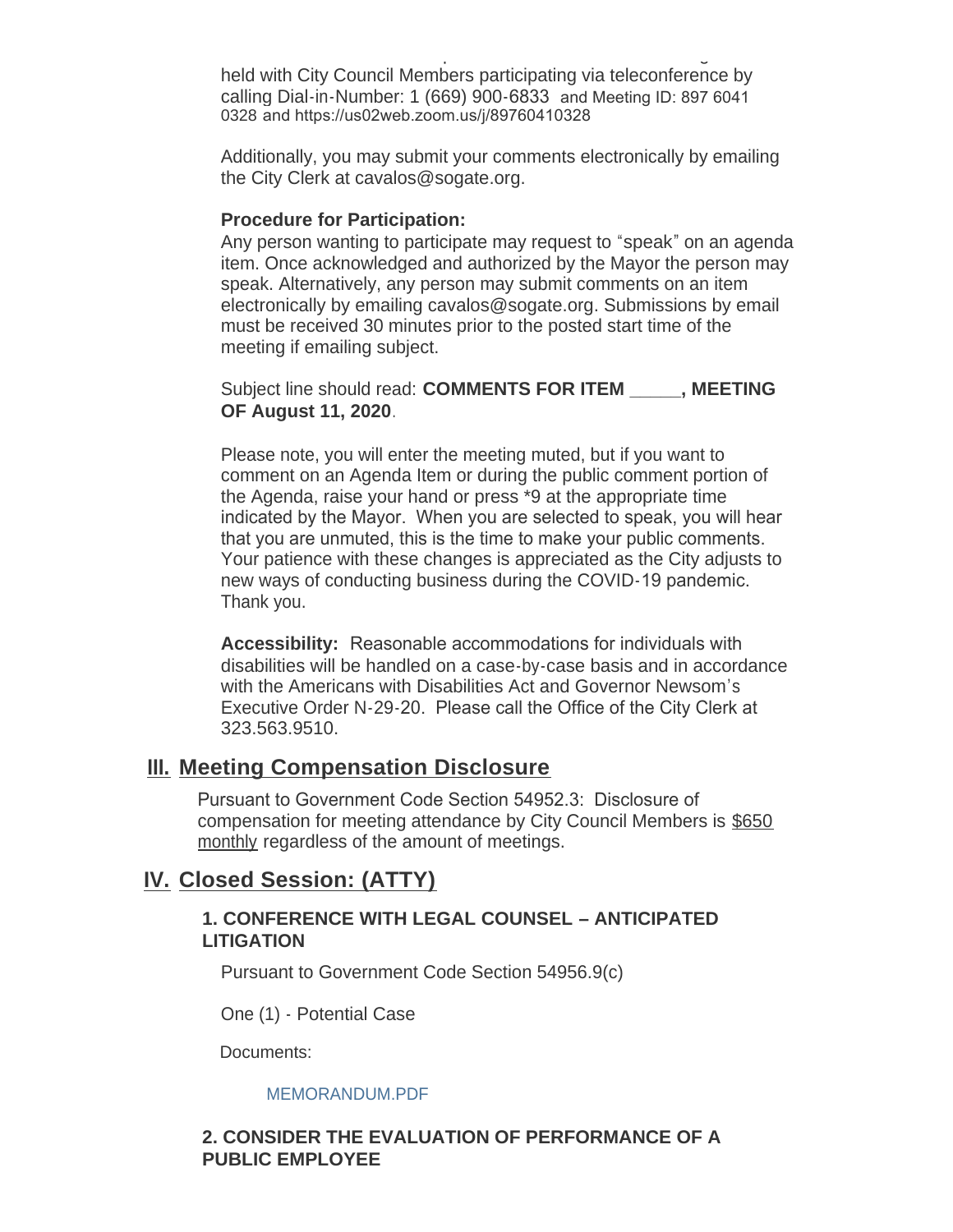Pursuant to Government Code Section 54957 and 54957.6

a. City Manager

### **Special Meeting Adjournment V.**

I, Carmen Avalos, City Clerk, certify that a true and correct copy of the foregoing Meeting Agenda was posted on August 6, 2020 at 2:32 p.m., as required by law.

Carmen Avalos, CMC City Clerk

Materials related to an item on this Agenda submitted to the City Council after distribution of the agenda packet are available for public inspection in the City Clerk's Office

> 8650 California Avenue, South Gate, California 90280 (323) 563-9510 \* fax (323) 563-5411 \* [www.cityofsouthgate.org](http://www.cityofsouthgate.org/)

In compliance with the American with Disabilities Act, if you need special assistance to participate in the City Council Meetings, please contact the Office of the City Clerk.

Notification 48 hours prior to the City Council Meeting will enable the City to make reasonable arrangements to assure accessibility.